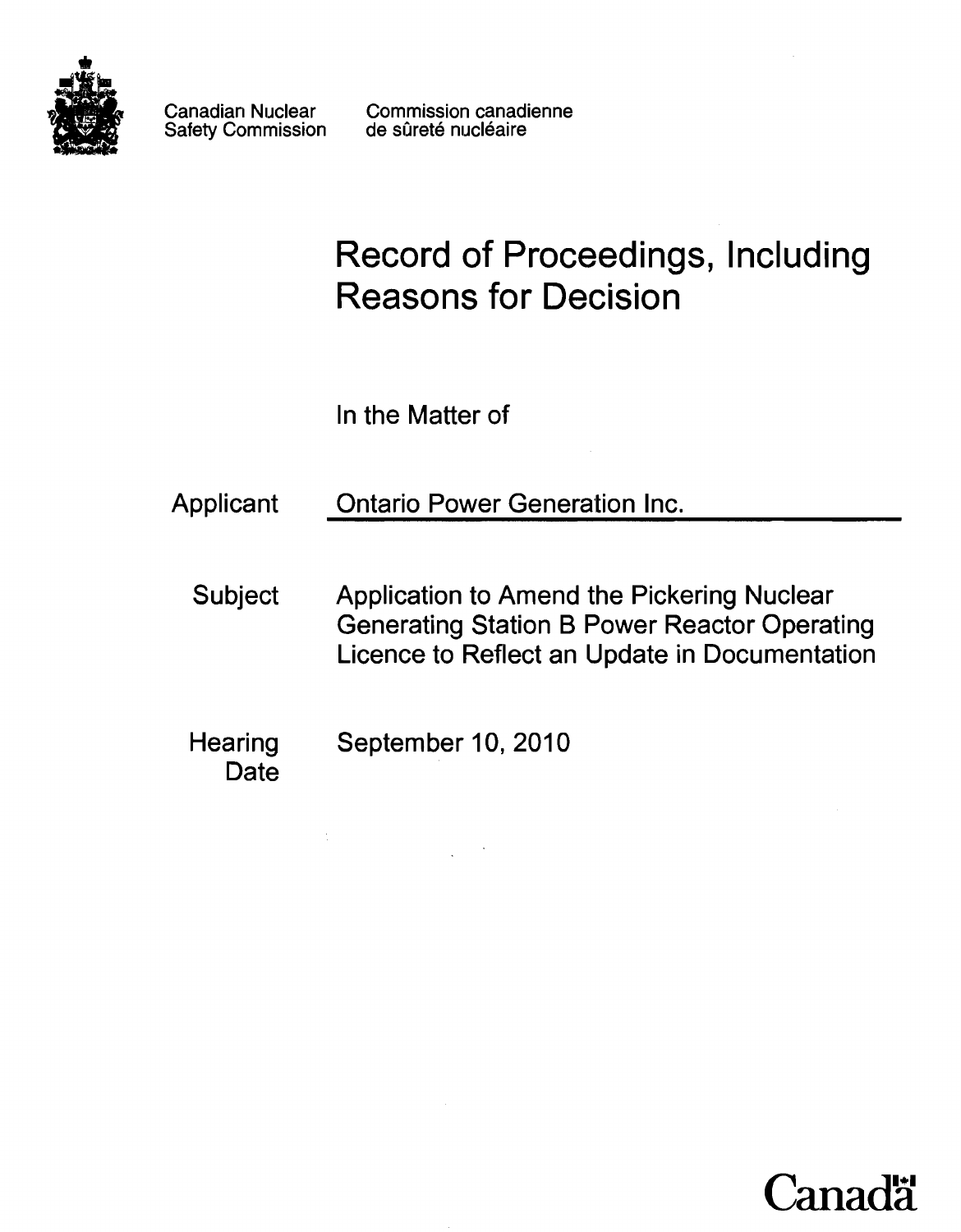## **RECORD OF PROCEEDINGS**

| Applicant:                                | <b>Ontario Power Generation Inc.</b>                                                                                                        |
|-------------------------------------------|---------------------------------------------------------------------------------------------------------------------------------------------|
| Address/Location:                         | 889 Brock Road, P82-6E2, Pickering, Ontario L1W 3J2                                                                                         |
| Purpose:                                  | Application to Amend the Pickering Nuclear Generating Station B<br>Power Reactor Operating Licence to Reflect an Update in<br>Documentation |
| Application received:                     | January 21, 2010 and May 28, 2010,                                                                                                          |
| Date of hearing:                          | September 10, 2010                                                                                                                          |
| Location:                                 | Canadian Nuclear Safety Commission (CNSC) Headquarters, 280<br>Slater St., Ottawa, Ontario                                                  |
| Members present:                          | M. Binder, Chair                                                                                                                            |
| Secretary:<br><b>Recording Secretary:</b> | K. McGee<br>M. Young                                                                                                                        |

 **Licence:** Amended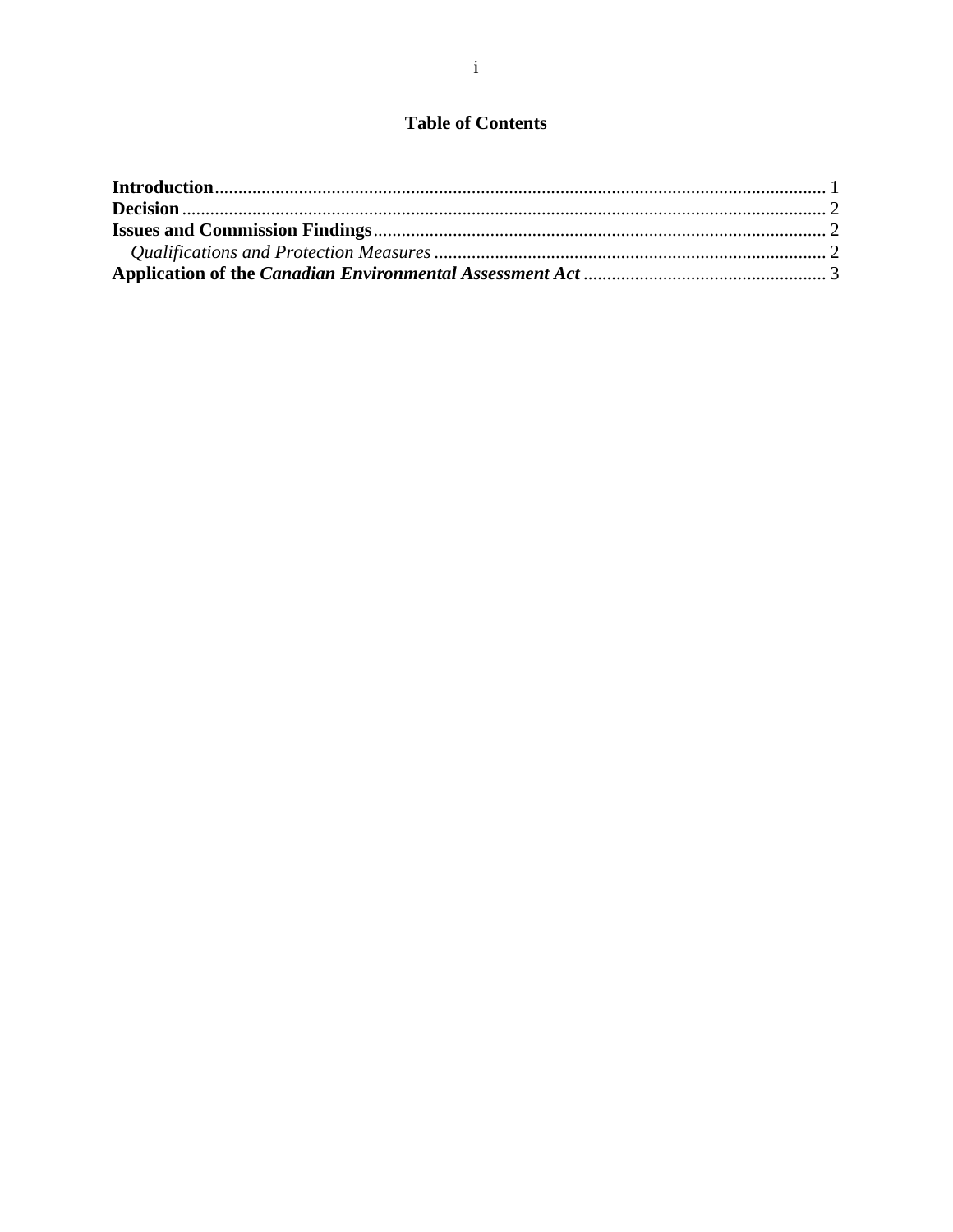#### **Introduction**

- <span id="page-3-0"></span>1. Ontario Power Generation Inc. (OPG) has applied to the Canadian Nuclear Safety Commission<sup>[1](#page-3-1)</sup> (CNSC) for amendments to the Power Reactor Operating Licence (PROL) for its Pickering Nuclear Generating Station B located in Pickering, Ontario. The current licence, PROL 08.09/2013, expires on June 30, 2013.
- 2. OPG requested a licence amendment to include transitional provisions to Canadian Standards Association (CSA) Standard N[2](#page-3-2)85.0-08 and Update No.  $1^2$  in licence condition 5.1 and Appendix I, and to include Update No. 1 of CSA Standard N290.13- 05<sup>[3](#page-3-3)</sup> in licence condition 7.1.

**Issue** 

- 3. In considering the application, the Commission was required to decide, pursuant to subsection 2[4](#page-3-4)(4) of the *Nuclear Safety and Control Act*<sup>4</sup> (NSCA):
	- a) if OPG is qualified to carry on the activity that the amended licences would authorize; and
	- b) if in carrying on that activity, OPG would make adequate provision for the protection of the environment, the health and safety of persons and the maintenance of national security and measures required to implement international obligations to which Canada has agreed.

### Hearing

 $\overline{a}$ 

4. Pursuant to section 22 of the NSCA, the President of the Commission established a Panel of the Commission to review the application. The Commission, in making its decision, considered information presented for a hearing held on September 10, 2010 in Ottawa, Ontario. During the hearing, the Commission considered written submissions from CNSC staff (CMD 10-H118) and OPG (CMD 10-H118.1).

<span id="page-3-1"></span><sup>&</sup>lt;sup>1</sup> The *Canadian Nuclear Safety Commission* is referred to as the "CNSC" when referring to the organization and its staff in general, and as the "Commission" when referring to the tribunal component.

<span id="page-3-2"></span><sup>2</sup> CSA standard N285.0-08 and Update No.1, *General requirements for pressure-retaining systems and components in CANDU nuclear power plants/Material Standards for reactor components for CANDU nuclear power plants*, 2008

<span id="page-3-3"></span><sup>&</sup>lt;sup>3</sup> CSA standard N290.13-05, *Environmental Qualification of Equipment for CANDU Nuclear Power Plants*, 2005

<span id="page-3-4"></span> $4$  Statutes of Canada (S.C.) 1997, chapter (c.) 9.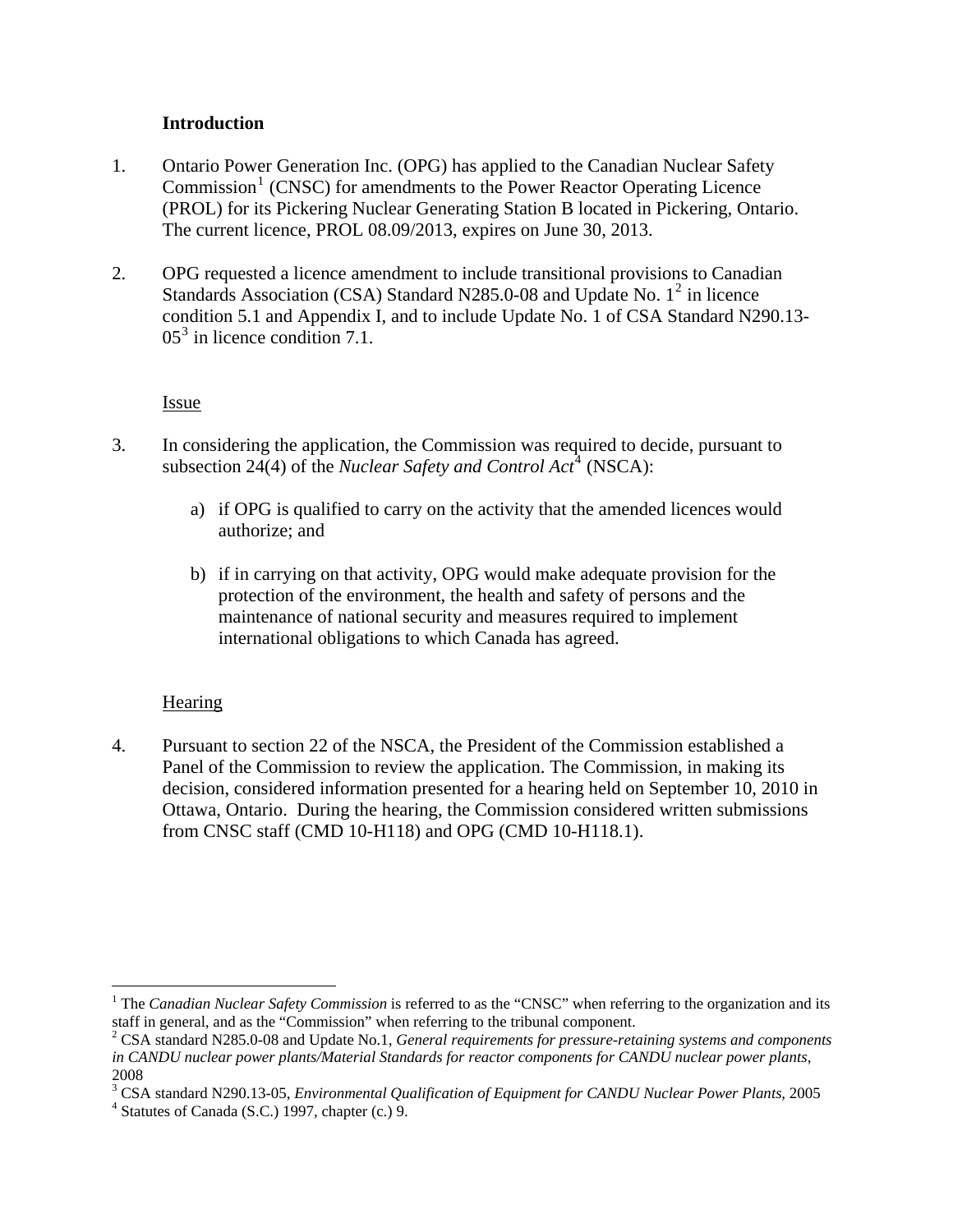#### **Decision**

<span id="page-4-0"></span>5. Based on its consideration of the matter, as described in more detail in the following sections of this *Record of Proceedings*, the Commission concludes that OPG has met the conditions of subsection 24(4) of the NSCA. Therefore,

> the Commission, pursuant to section 24 of the *Nuclear Safety and Control Act*, amends the Power Reactor Operating Licence PROL 08.09/2013 issued to Ontario Power Generation Inc. for its Pickering Nuclear Generating Station B located in Pickering, Ontario. The amended licence, PROL 08.10/2013, remains valid until June 30, 2013.

6. The Commission includes in the licence the conditions as recommended by CNSC staff in CMD 10-H118.

#### **Issues and Commission Findings**

#### *Qualifications and Protection Measures*

- 7. OPG requested transitional provisions in which to achieve full compliance with CSA Standard N285.0-08 and Update No.1. CNSC staff stated that they reviewed the request and agreed that the transitional periods are reasonable. These six distinct transitional provisions are outlined in CMD 10-H118 and included in the revised Power Reactor Operating Licence PROL 08.10/2013.
- 8. OPG also requested that the Commission amend licence condition 7.1 to include Update No. 1 of CSA Standard N290.13-05. CNSC staff stated that they reviewed the request and agreed that the addition of Update No. 1 clarifies a number of clauses in the CSA Standard. CNSC staff noted that OPG has already implemented the new requirements.
- 9. CNSC staff stated that the proposed amendments do not involve the introduction or use of new or unproven technology, will not result in an expansion of the existing facility footprint, and will not negatively affect the function of safety-related systems. CNSC staff recommended that the Commission amend the Pickering NGS B PROL.